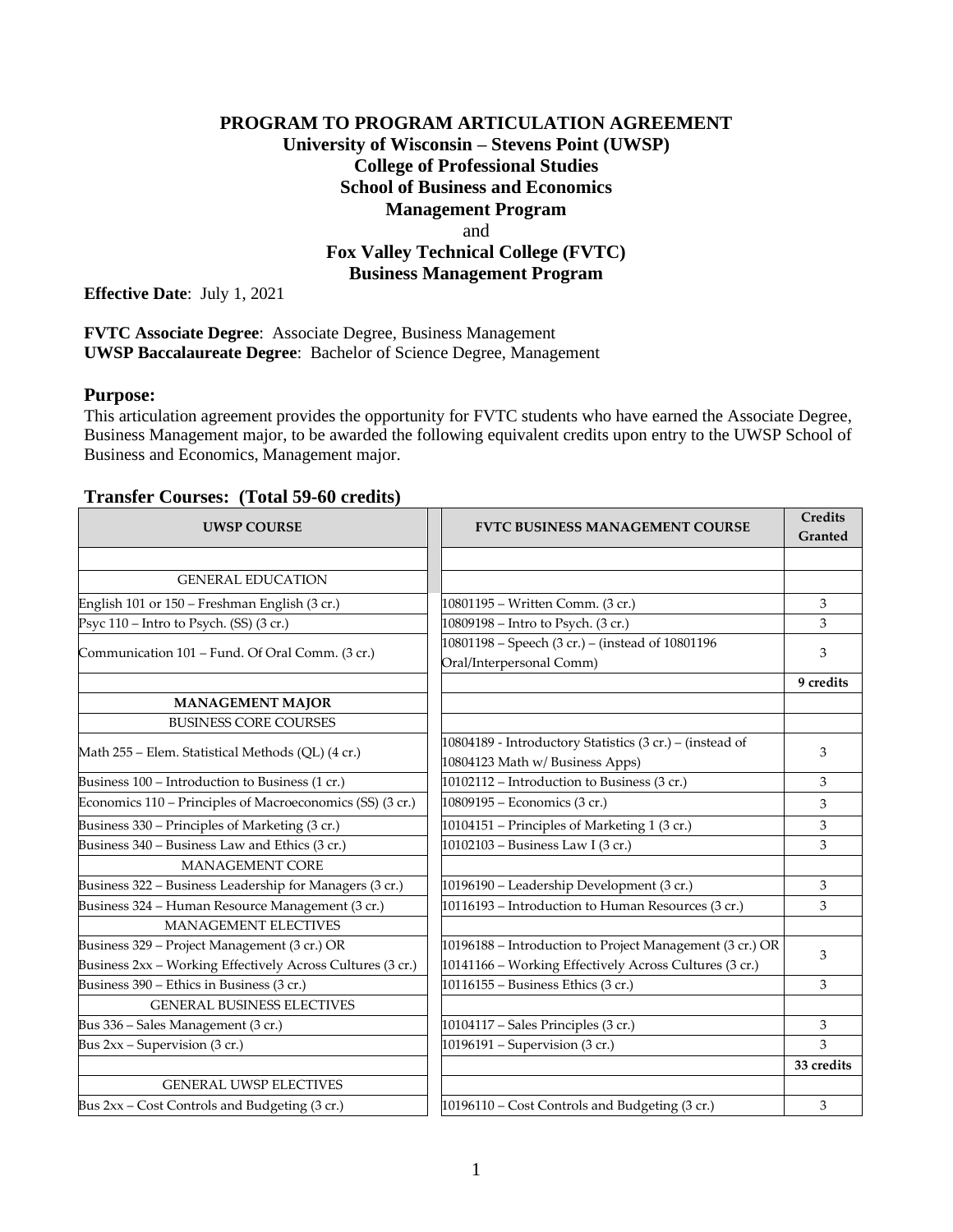| Bus $2xx$ – Principles of Accounting (3 cr.)           | $10101107$ – Principles of Accounting (3 cr.)           | 3             |  |
|--------------------------------------------------------|---------------------------------------------------------|---------------|--|
| Bus $2xx$ – Problem Solving (2 cr.)                    | 10196131 – Problem Solving (2 cr.)                      |               |  |
| Bus 2xx – Effective Business Practice (3 cr.) OR       | 10106118 - Effective Business Practice (3 cr.) OR       |               |  |
| Bus 2xx – Contemporary Business Issues (3 cr.)         | 10196108 – Contemporary Business Issues (3 cr.)         |               |  |
| Bus 2xx – Business Presentation Techniques (3 cr.) OR  | 10106178 – Business Presentation Techniques (3 cr.) OR  |               |  |
| Bus $2xx$ – Lean Tools $(2 \text{ cr.})$ OR            | 10623195 – Lean Tools (2 cr.) OR                        |               |  |
| Bus 2xx - Business Relationship Development (2 cr.) OR | 10106160 - Business Relationship Development (2 cr.) OR | $2 - 3$       |  |
| Bus $2xx$ – Global Leadership & Prof. Develop. (3 cr.) | 10140164 - Global Leadership & Prof. Develop. (3 cr.)   |               |  |
| Bus 1xx - Spreadsheets (1 cr.)                         | 10101145 - Beginning Spreadsheets (1 cr.)               |               |  |
| Bus 1xx – MS Office Introduction (2 cr.)               | 10103120 – MS Office Suite Introduction (2 cr.)         |               |  |
| Bus 1xx – Microsoft Outlook (1 cr.)                    | 10106111 – Microsoft Outlook (1 cr.)                    |               |  |
|                                                        |                                                         | 17-18 credits |  |
|                                                        |                                                         |               |  |
|                                                        | TOTAL TRANSFERRED CREDITS                               | 59-60         |  |

#### **REQUIRED COURSES: (Total 65-74 credits)**

The following coursework will be required to obtain the Bachelor of Science in Management:

| <b>UWSP REQUIREMENT</b>                             | <b>UWSP COURSE</b>                    | Credits       |
|-----------------------------------------------------|---------------------------------------|---------------|
|                                                     |                                       |               |
| <b>GENERAL EDUCATION</b>                            |                                       |               |
| <b>Written Communication</b>                        | Engl 202 - Sophomore English          | 3             |
| Wellness                                            | Choose from designated classes        | $\mathbf{1}$  |
| Arts (ART)                                          | Choose from designated classes        | 3             |
| Historical Perspectives (HP)                        | Choose from designated classes        | 3             |
| Humanities (HU)                                     | Choose from designated classes        | 3             |
| Natural Sciences (NS)                               | Choose from designated classes        | 3             |
| Additional ART/HU/HP/NS                             | Choose from designated classes        | 3             |
| Global Awareness (GA)                               | Can be satisfied with above classwork | $0 - 3$       |
| Environmental Responsibility (ER)                   | Can be satisfied with above classwork | $0 - 3$       |
| U.S. Diversity (USD)                                | Can be satisfied with above classwork | $0 - 3$       |
|                                                     |                                       | 19-28 credits |
| <b>MANAGEMENT MAJOR</b>                             |                                       |               |
| <b>BUSINESS CORE COURSES</b>                        |                                       |               |
| Math for Social Sciences or Applied Calculus        | Math 109 or 111 <sup>*</sup>          | 4             |
| Principles of Microeconomics (SS)                   | Econ 111                              | 3             |
| Introduction to Financial Accounting                | Acct 210                              | 3             |
| Introduction to Managerial Accounting               | Acct 211                              | 3             |
| Written Communication for the Business Professional | <b>Bus 300</b>                        | 3             |
| Oral Communication for the Business Professional    | <b>Bus 301</b>                        | 3             |
| Organizational Behavior                             | <b>Bus 325</b>                        | 3             |
| Principles of Finance                               | <b>Bus 350</b>                        | 3             |
| Principles of Production                            | <b>Bus 360</b>                        | 3             |
| Management Information Systems                      | <b>Bus 370</b>                        | 3             |
| Principles of Business Analytics                    | <b>Bus 380</b>                        | 3             |
| Internship (EL)                                     | <b>Bus 497</b>                        | 3             |
| Management Capstone                                 | <b>Bus 480</b>                        | 3             |
| <b>MANAGEMENT CORE</b>                              |                                       |               |
| Organizational Theory                               | <b>Bus 326</b>                        | 3             |
| MANAGEMENT ELECTIVES                                |                                       |               |
| <b>Focused Management Elective</b>                  | Choose from designated classes        | 3             |